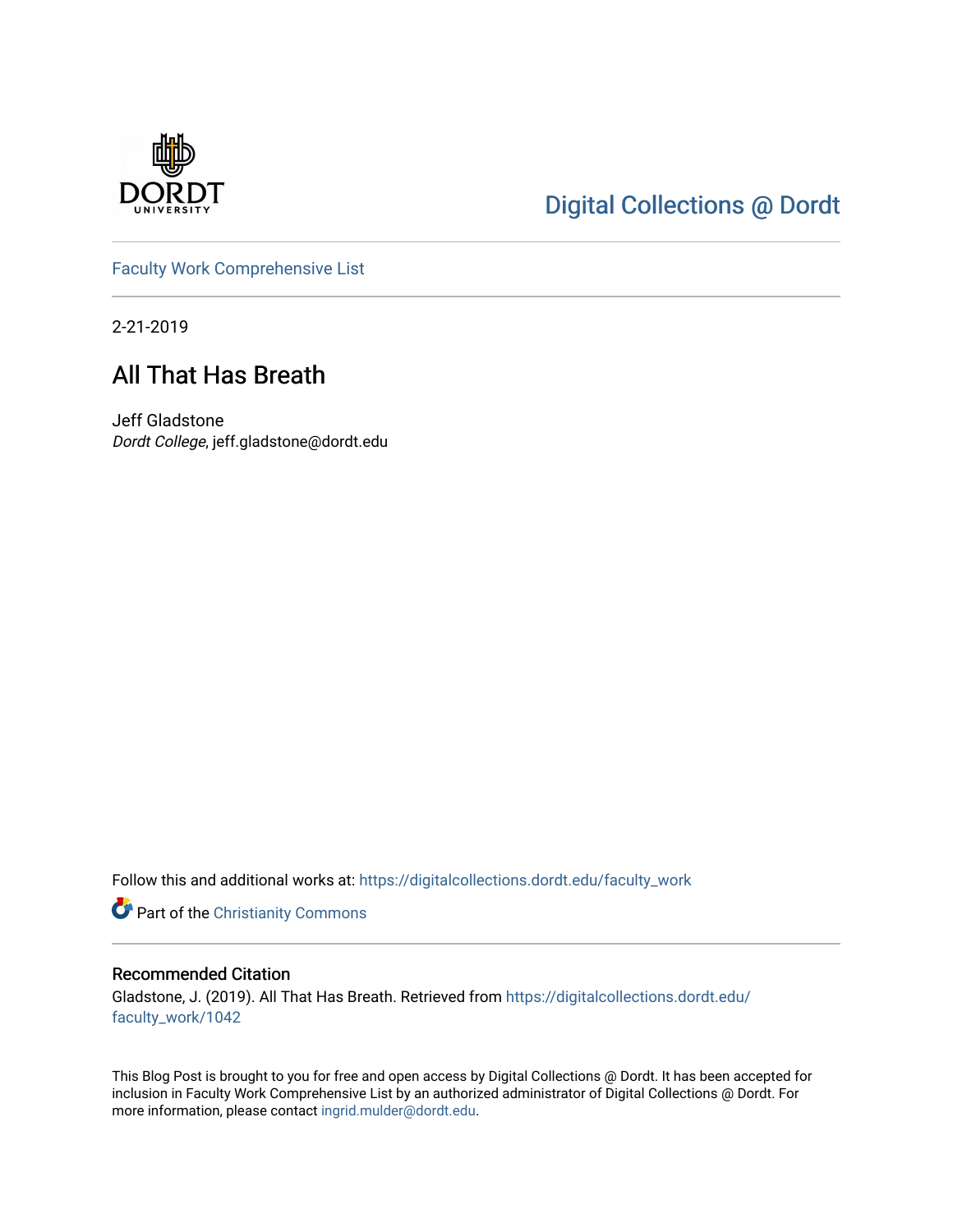### All That Has Breath

#### Abstract

"Outwardly we grinned and hooted for the day's technological success, but inwardly we knew the day had delivered to us a richer treasure."

Posting about technology and aesthetics from In All Things - an online journal for critical reflection on faith, culture, art, and every ordinary-yet-graced square inch of God's creation.

<https://inallthings.org/all-that-has-breath/>

Keywords In All Things, beauty, technology, wonder, creation

**Disciplines** 

**Christianity** 

#### **Comments**

[In All Things](http://inallthings.org/) is a publication of the [Andreas Center for Reformed Scholarship and Service](http://www.dordt.edu/services_support/andreas_center/) at Dordt [College](http://www.dordt.edu/).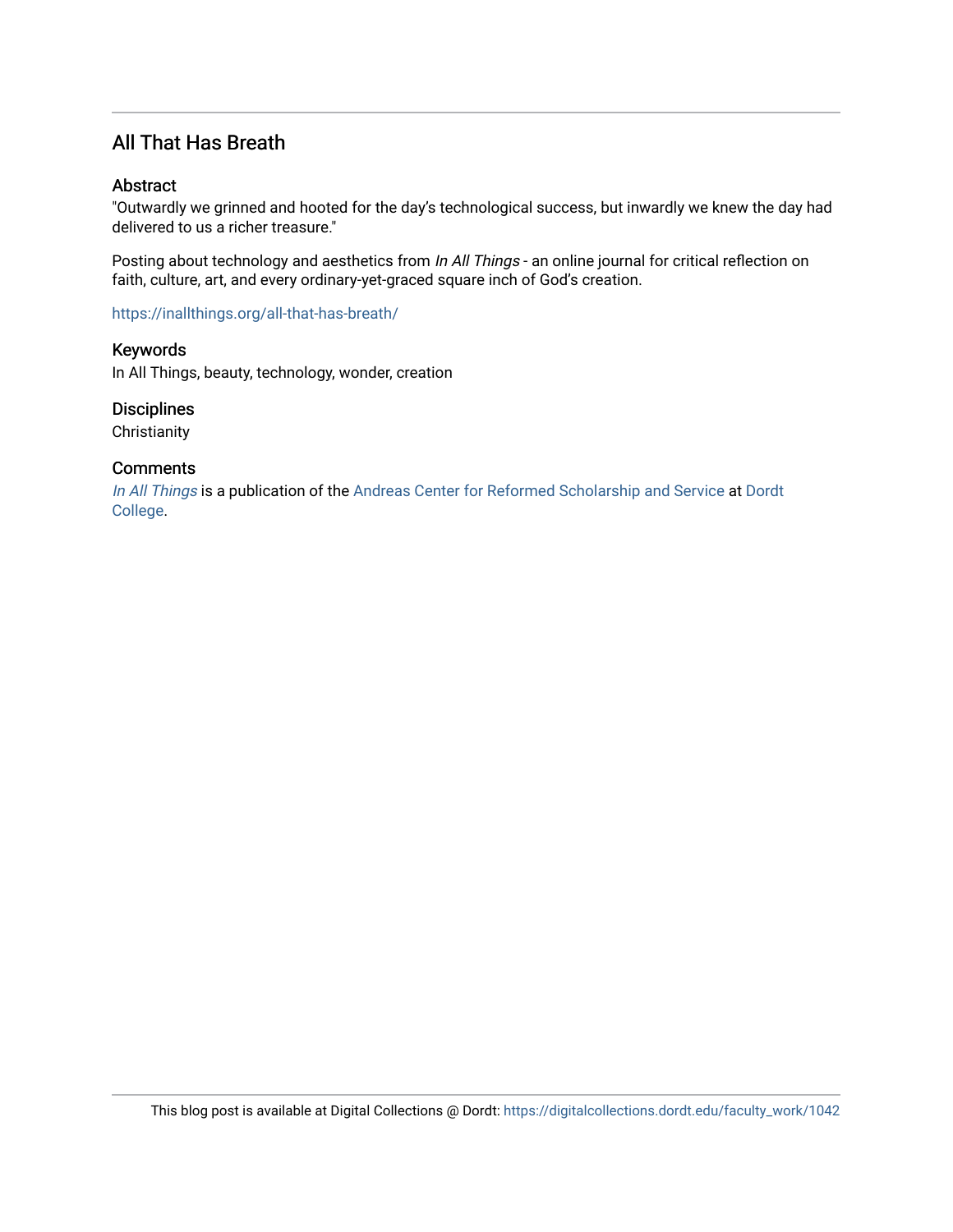

February 21, 2019

# **All That Has Breath**

## **Jeff Gladstone**

When I was in first grade in 1967, the uniform testimony of boys was "I hate girls," but I had a crush on Liz Marty. A first-grader's crush can be a powerful thing, and one day during story-time as we were all seated in a bunch on the floor, this very shy six-year-old bravely leaned over and kissed the hem of Liz's skirt. Unfortunately for me, Matt Douglas was both a witness and a loud-mouth, so he instantly announced to the whole class what I had done. Fortunately for me, Mrs. Bordman understood little boys and girls and expertly defused the tension (and some of my embarrassment) with her opinion: "Well, I think it's sweet."

So, there you have it: a brave confession… and, for the purposes of this essay, evidence that our outward selves and our inward selves do not always tell the same story. While the outward declaration of six-year-old boys might be, "I hate girls," clearly the inward truth is more complex. Could it be that a similarly disingenuous relationship exists between technology and aesthetics? Could it be that, compelled by our culturallyingrained tendency toward pragmatism, reductionism, and bravado, we outwardly praise the clever functioning and data-described achievements of our technological creations, yet inwardly we sense that there is, or ought to be, something more to it than that—something more soul-stirring and more consistent with the good stuff of which we're made, and more reflective of the beauty of our Maker?

I find that I use the word "cool" too often in my engineering lectures. Finite element analysis is "cool." Derivation of the Euler buckling equation is "cool." This and that feature in the CAD software is "cool." I describe as "really cool" the Atlas V solid rocket boosters that a bunch of us worked together to design back in the early 2000s. But I have not been brave enough to try to capture in a lecture what I really mean by "cool" and that it means something deeper—some kind of richly satisfying interaction of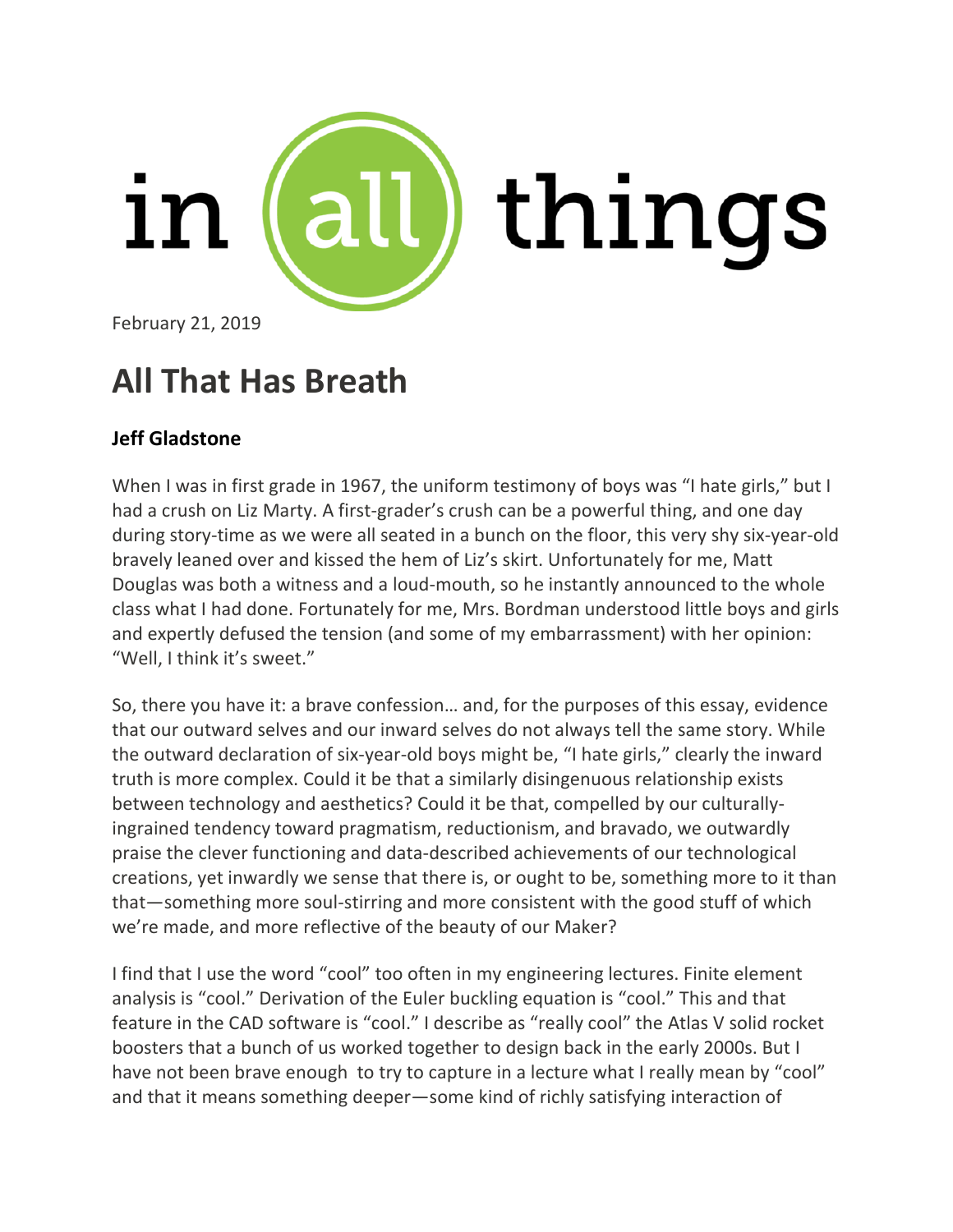technical tools with beauty and wonder and awe. It is more than "cool" to sense that, like Eric Liddell in *Chariots of Fire*, "when I run, I feel His pleasure." It was more than "cool" to gather with my partners-in-creation in bleachers a couple of miles from the launch pad to watch our rocket climb to space for the first time. To feel the chestthumping crackle of the solid rocket boosters, their arc-shaped, orbit-bound trail left behind in the pale blue Florida evening sky. To sense the camaraderie of friends bound together in love for one another—were we brave enough to admit it—and in gratitude to our Creator for this day to live and to celebrate those years of labors, setbacks, arguments, and successes. Outwardly we grinned and hooted for the day's technological success, but inwardly we knew the day had delivered to us a richer treasure.

When I was in second grade in 1968, NASA boosted the first humans out of earth's orbit and into the moon's orbit. During that December flight, Apollo 8 astronauts James Lovell and Frank Borman were put on the spot by Mission Control to "do something appropriate" on Christmas Eve for their earthling television audience.**[1](https://inallthings.org/all-that-has-breath/#fn1-16500)** Putting aside the temptation to say something cute—perhaps a re-written version of "Jingle Bells"—these two extraordinarily talented and technologically trained men instinctively reached instead for wonder and beauty, expressed in words given by the author of wonder and beauty:

"…for all the people back on Earth, the crew of Apollo 8 has a message that we would like to send to you:

'In the beginning God created the heavens and the earth.

And the earth was without form, and void; and darkness was upon the face of the deep. And the Spirit of God moved upon the face of the waters.

And God said, "Let there be light," and there was light…

…And God said, "Let the waters under the heavens be gathered together unto one place, and let the dry land appear," and it was so.

And God called the dry land Earth; and the gathering together of the waters He called the Seas. And God saw that it was good.'

And from the crew of Apollo 8, we close with good night, good luck, a Merry Christmas – and God bless all of you, all of you on the good Earth."

And with that brief message, the technology of the moment was upstaged by the beauty of the moment. Or perhaps it wasn't upstaged. Perhaps it was brought to fullness. Perhaps technology was brought to the fullness that God intended all along.The creature that figured out how to build hardware that would fly to the moon is the same creature that figured out how to make the harp and lyre and strings and pipe—for all that has breath might praise the Lord.